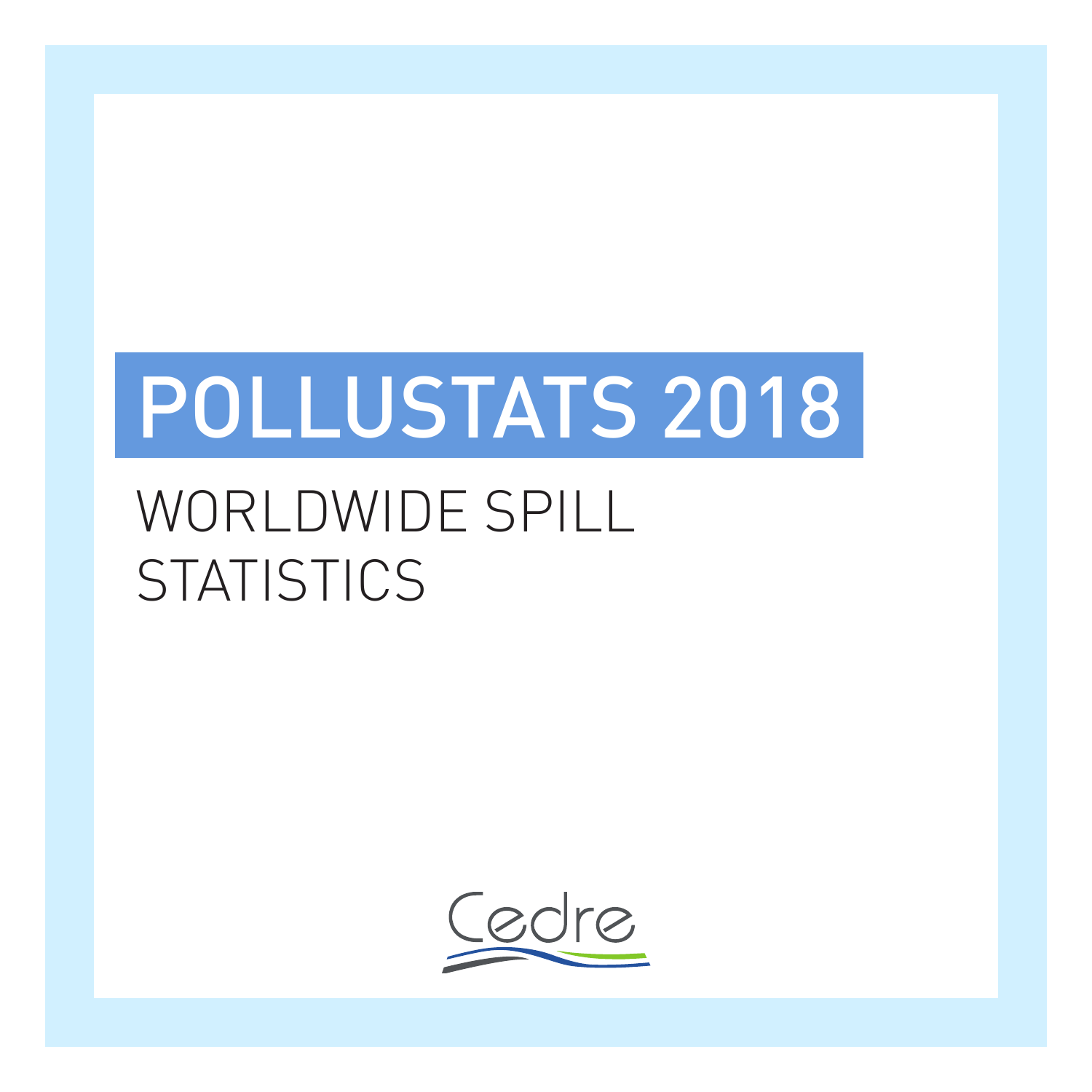

715, rue Alain Colas

29218 BREST CEDEX 2

Cedre

CS 41836

FRANCE

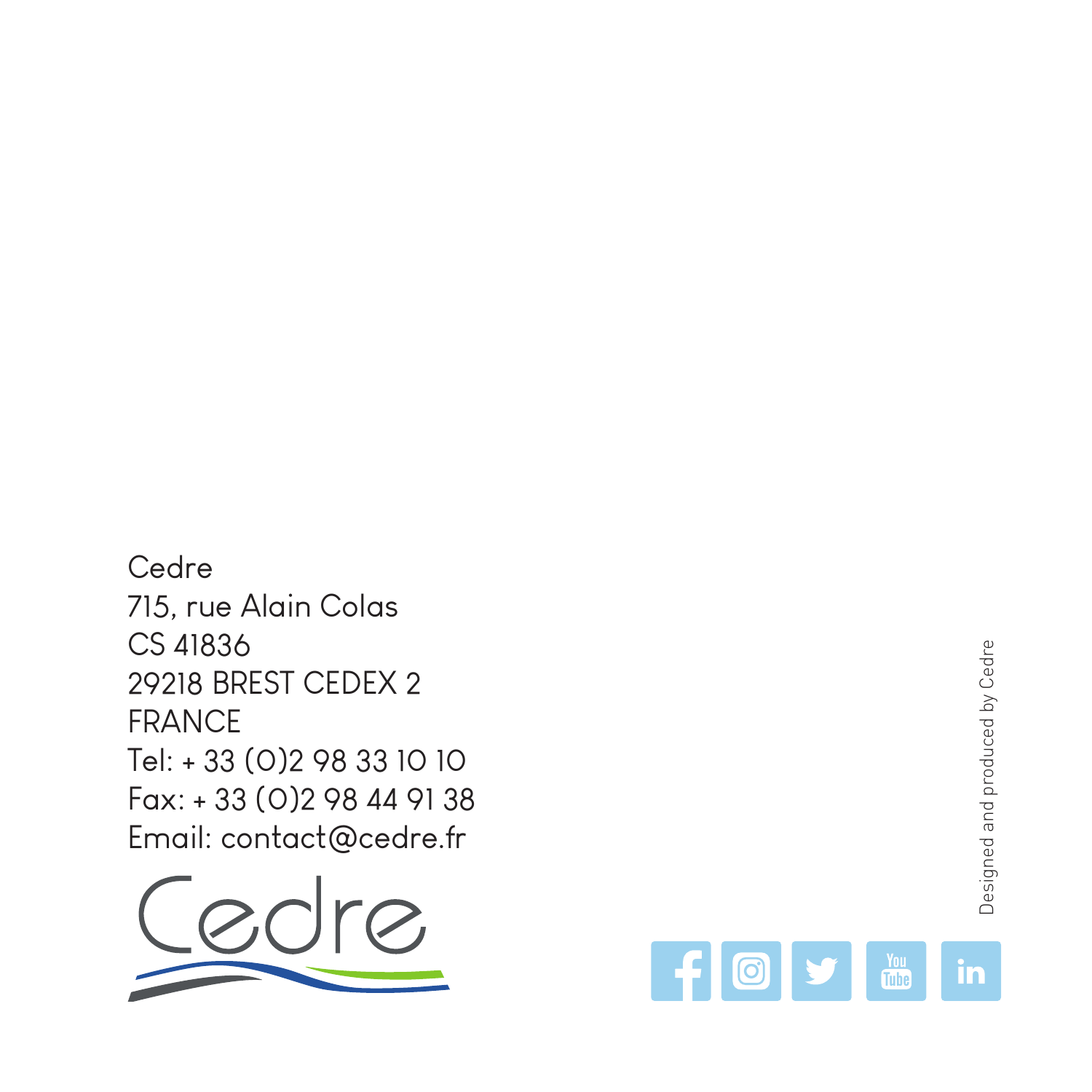The data presented here has been obtained from an inventory of incidents around the world made known to Cedre and having resulted in an oil or HNS spill in surface waters. This inventory is by no means exhaustive. The incidents selected for analysis are those for which sufficient information is available to be entered into a database and which involved **a spill (or spills) in excess of 10 tonnes.**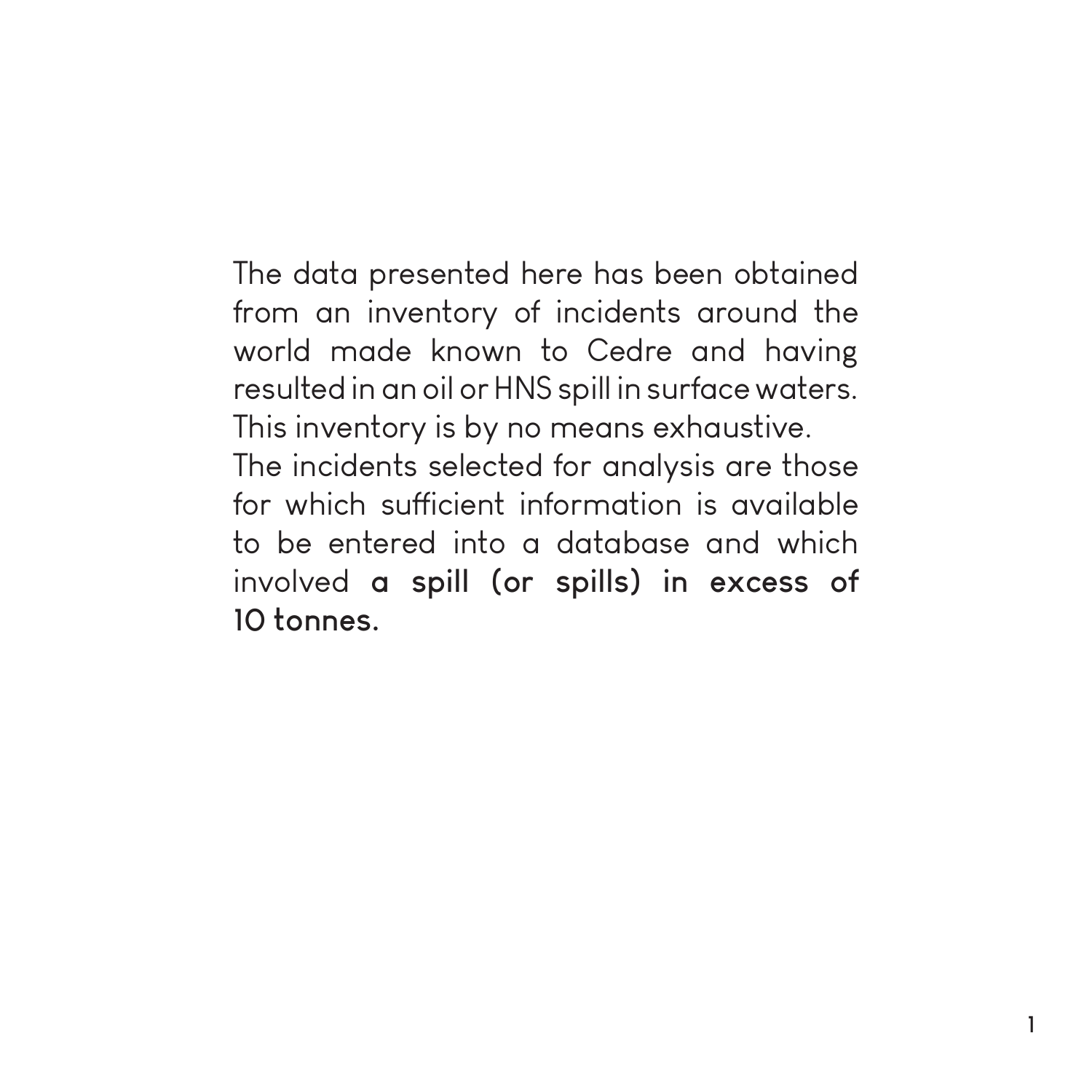## **NUMBER OF SPILLS BY AREA**

#### **Sea & shoreline**

**27 spills**

**12 spills** Offshore & coastal waters



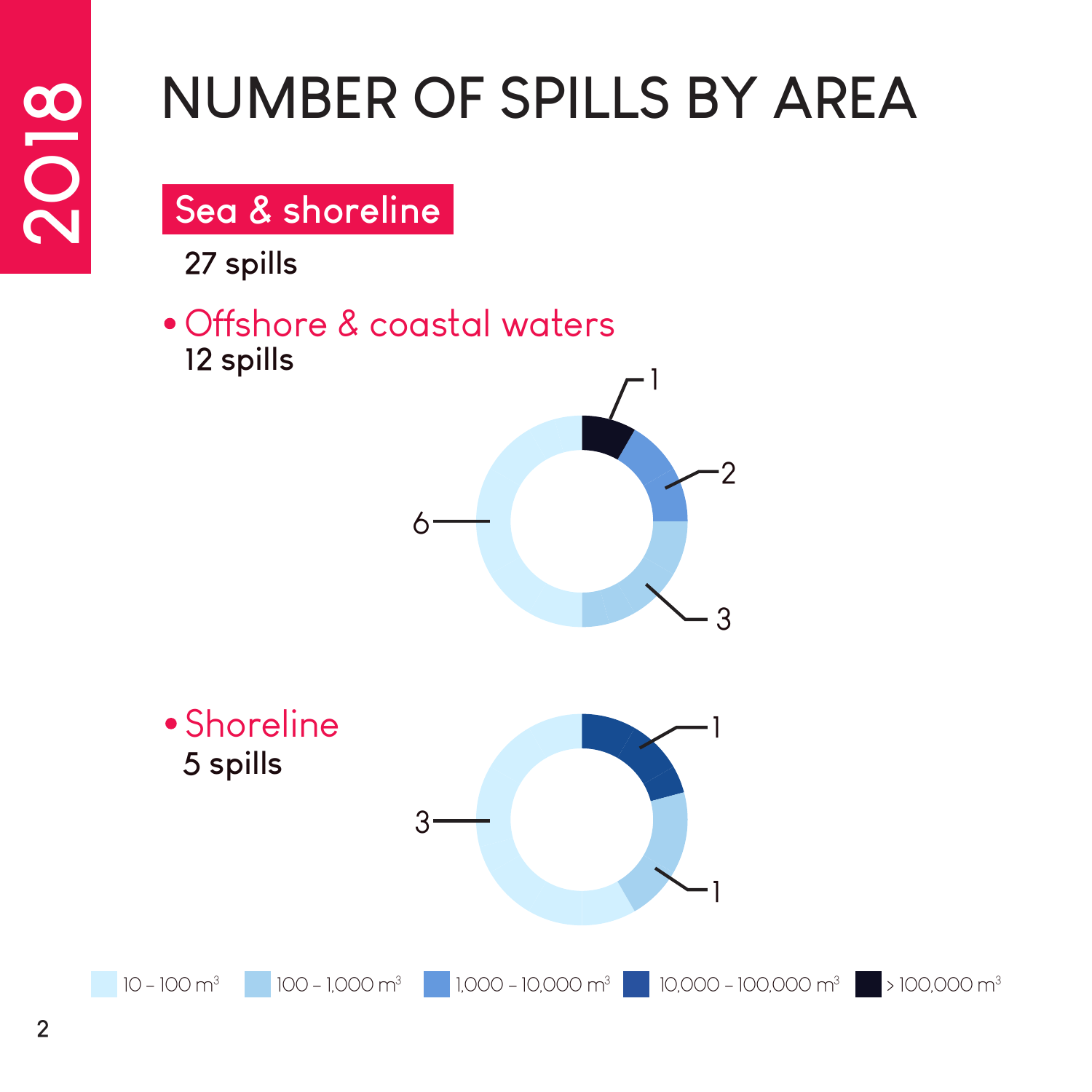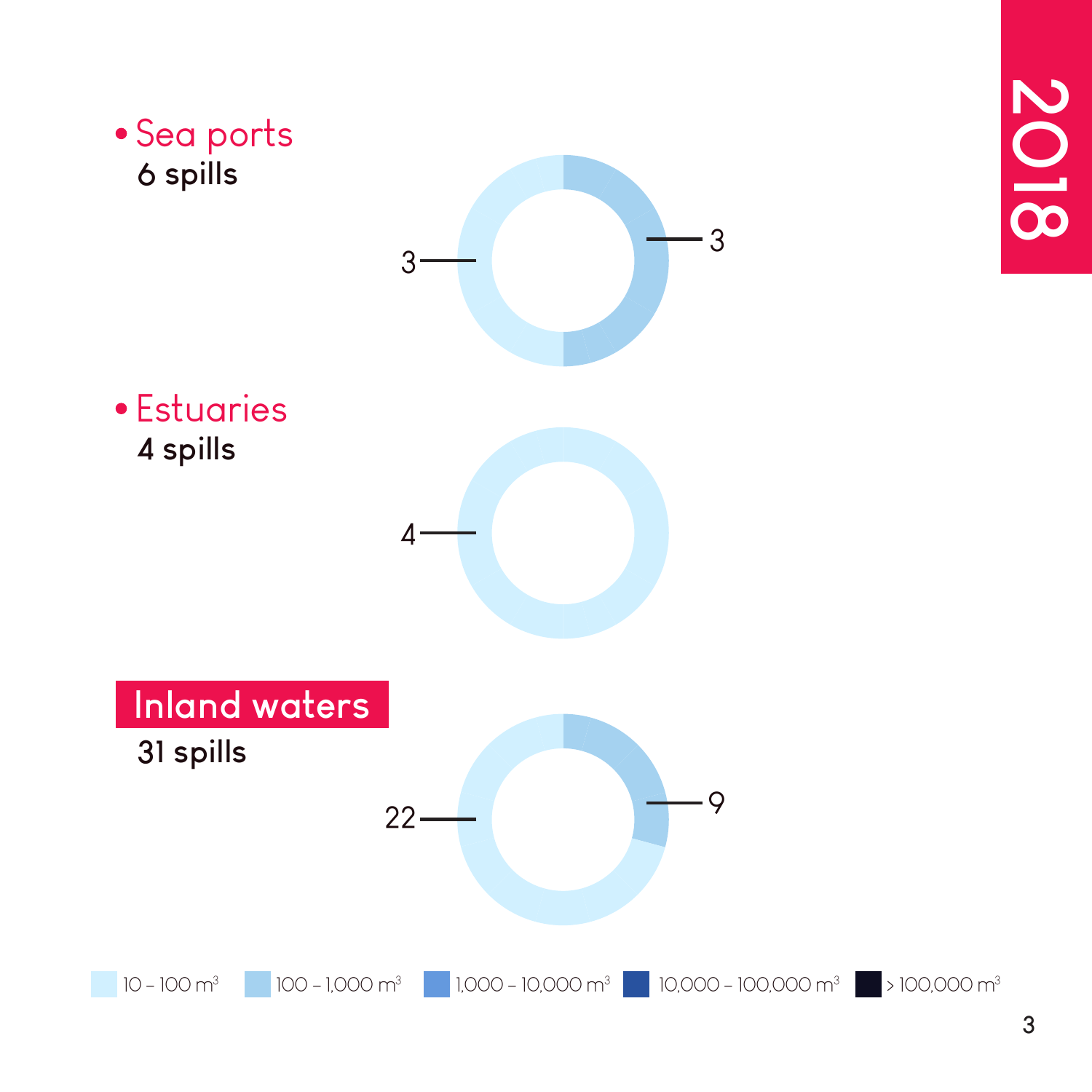### **SPILLS BY PRODUCT CATEGORY**

**27 spills**



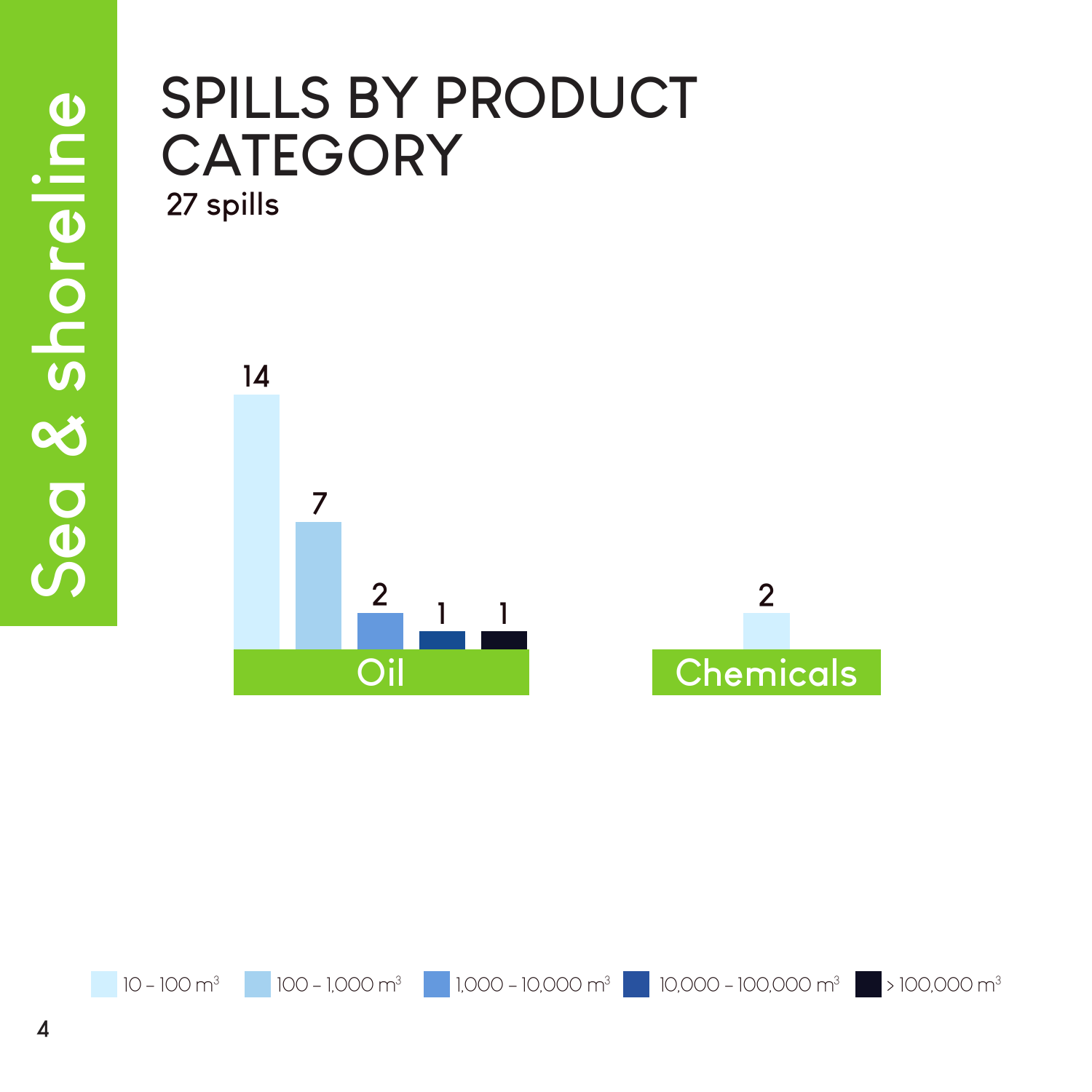### **27 spills SPILLS BY INCIDENT CATEGORY**

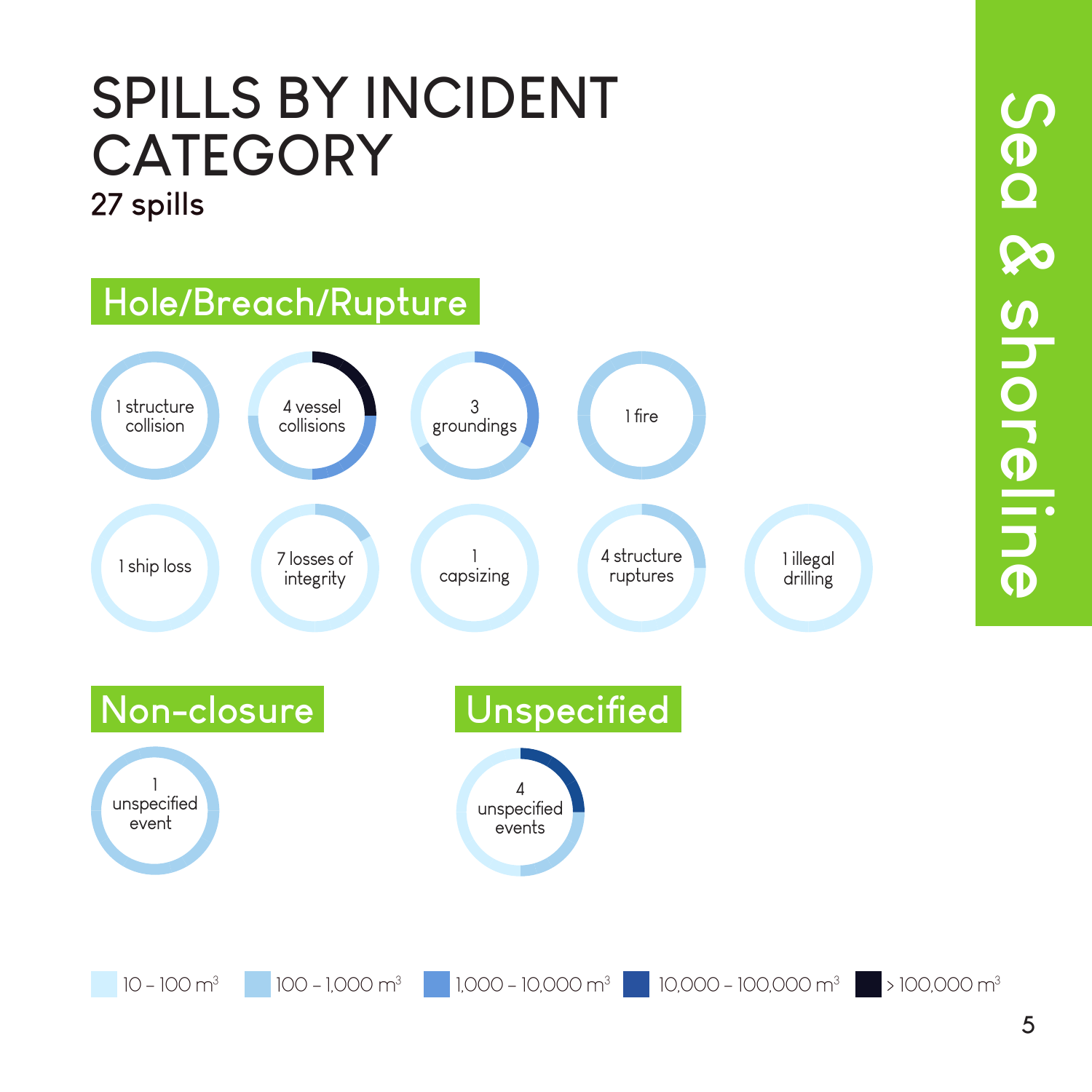#### **1 1 1 1 3 1 SPILLS ACCIDENTELS PAR TYPE DE STRUCTURES 27 spills**



**Liquid cargo vessels**



**Other vessels**



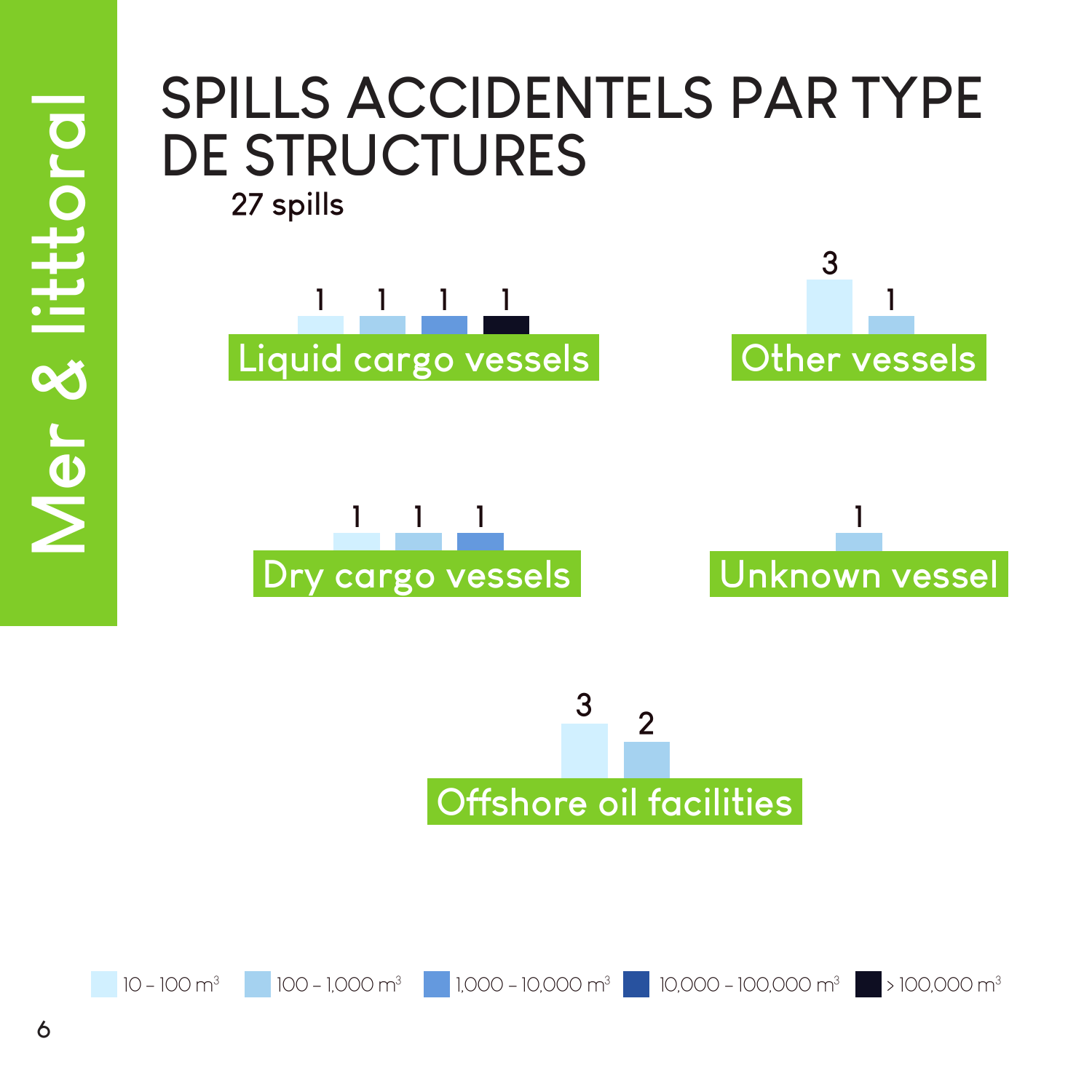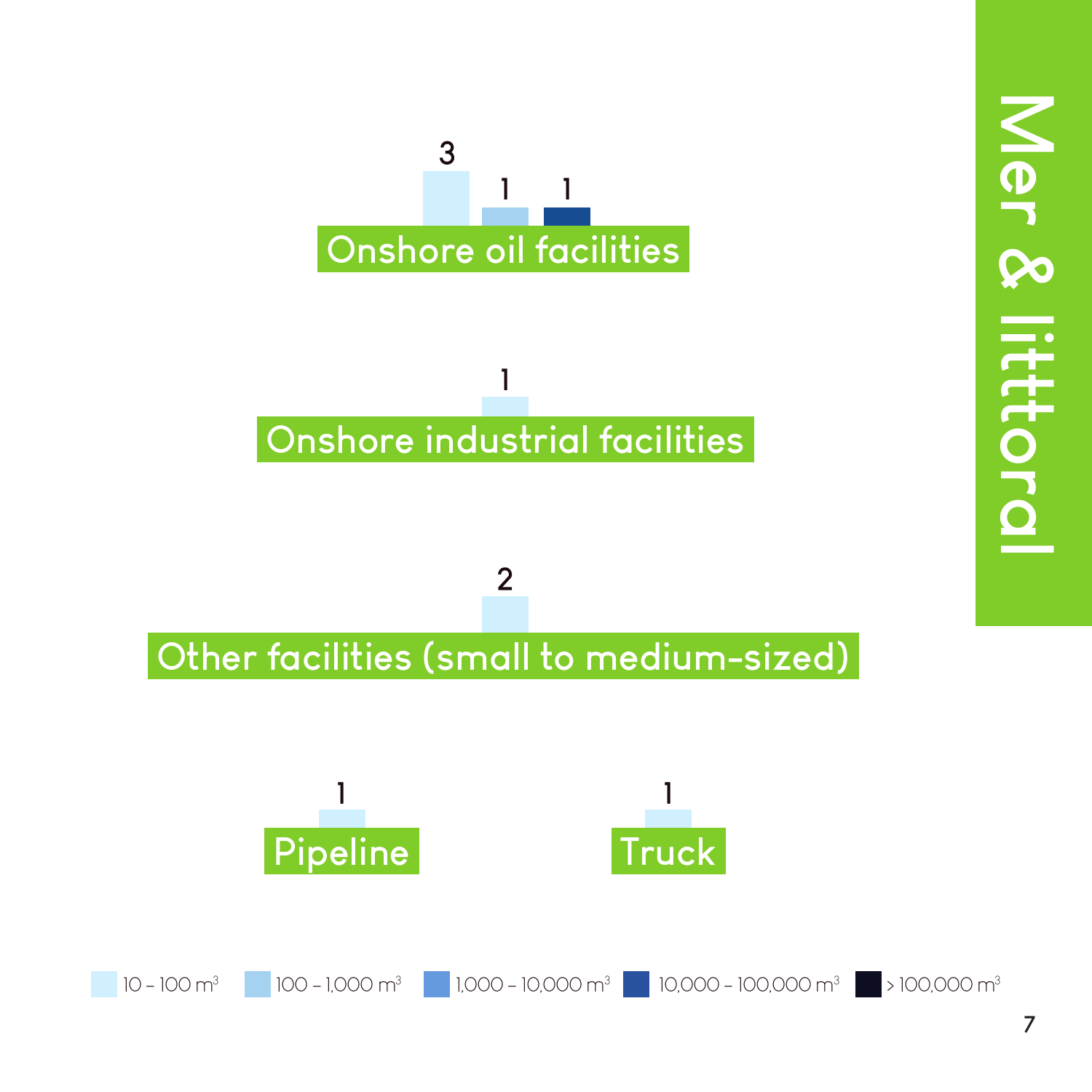# **Mineral matter <sup>2</sup> <sup>1</sup> 1 18 7 31 spills SPILLS BY PRODUCT CATEGORY**



**Oil**



**Organic matter**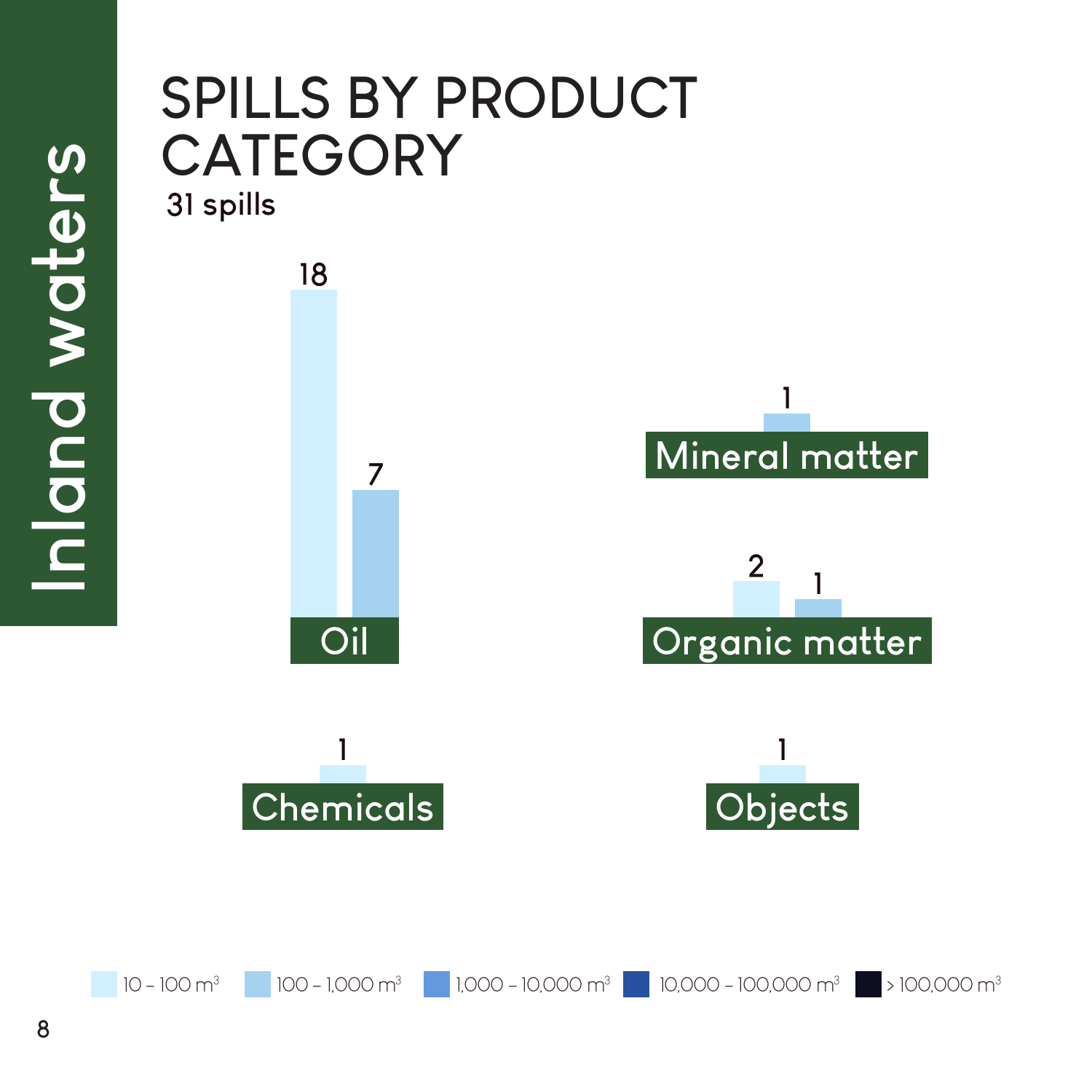### **31 spills SPILLS BY INCIDENT CATEGORY**

### **Hole/Breach/Rupture**



 $10 - 100$  m<sup>3</sup> 100 - 1,000 m<sup>3</sup> 1,000 - 10,000 m<sup>3</sup> 1,0000 - 100,000 m<sup>3</sup> 10,0000 m<sup>3</sup>

Inland waters **Inland waters**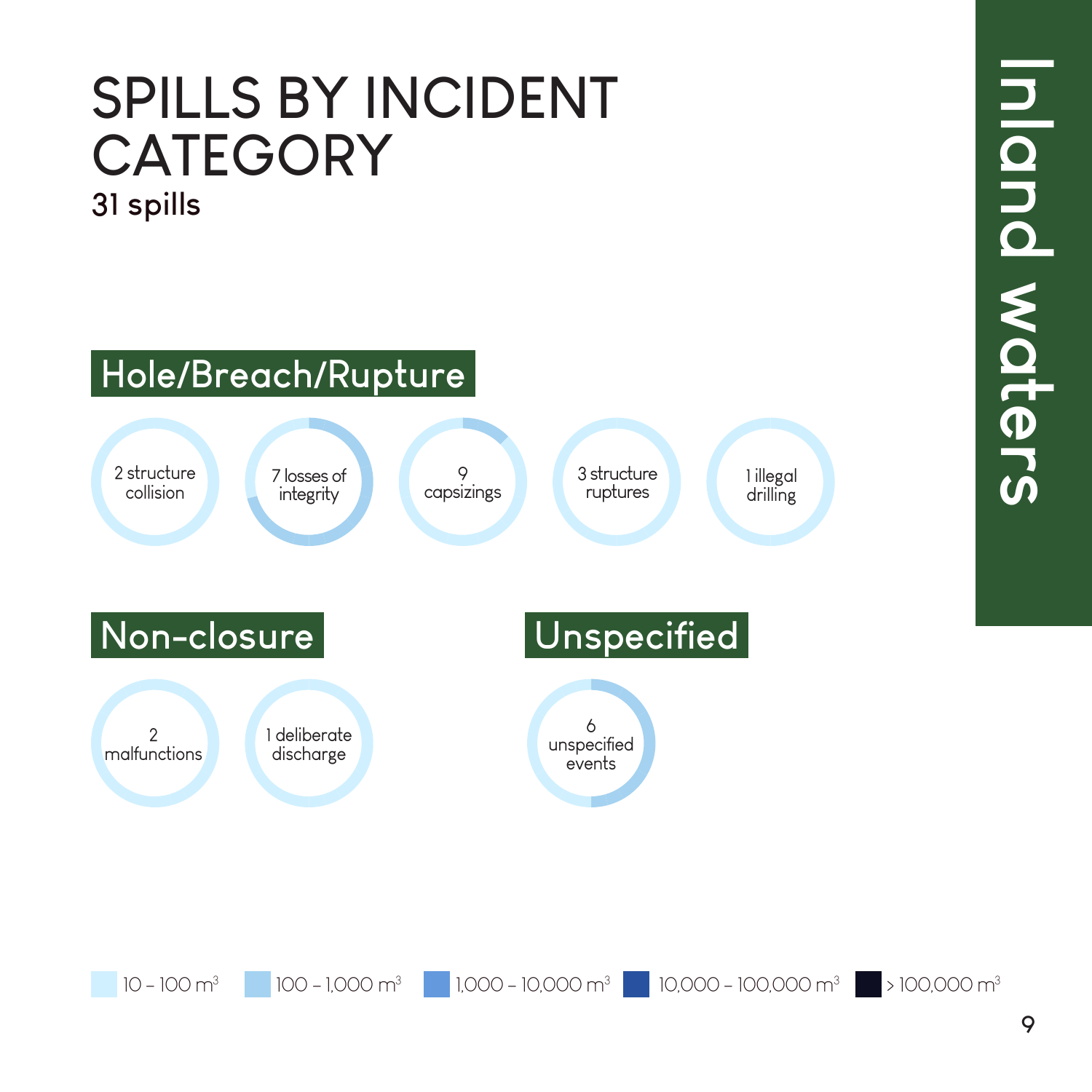### **31 spills SPILLS BY STRUCTURE CATEGORY**



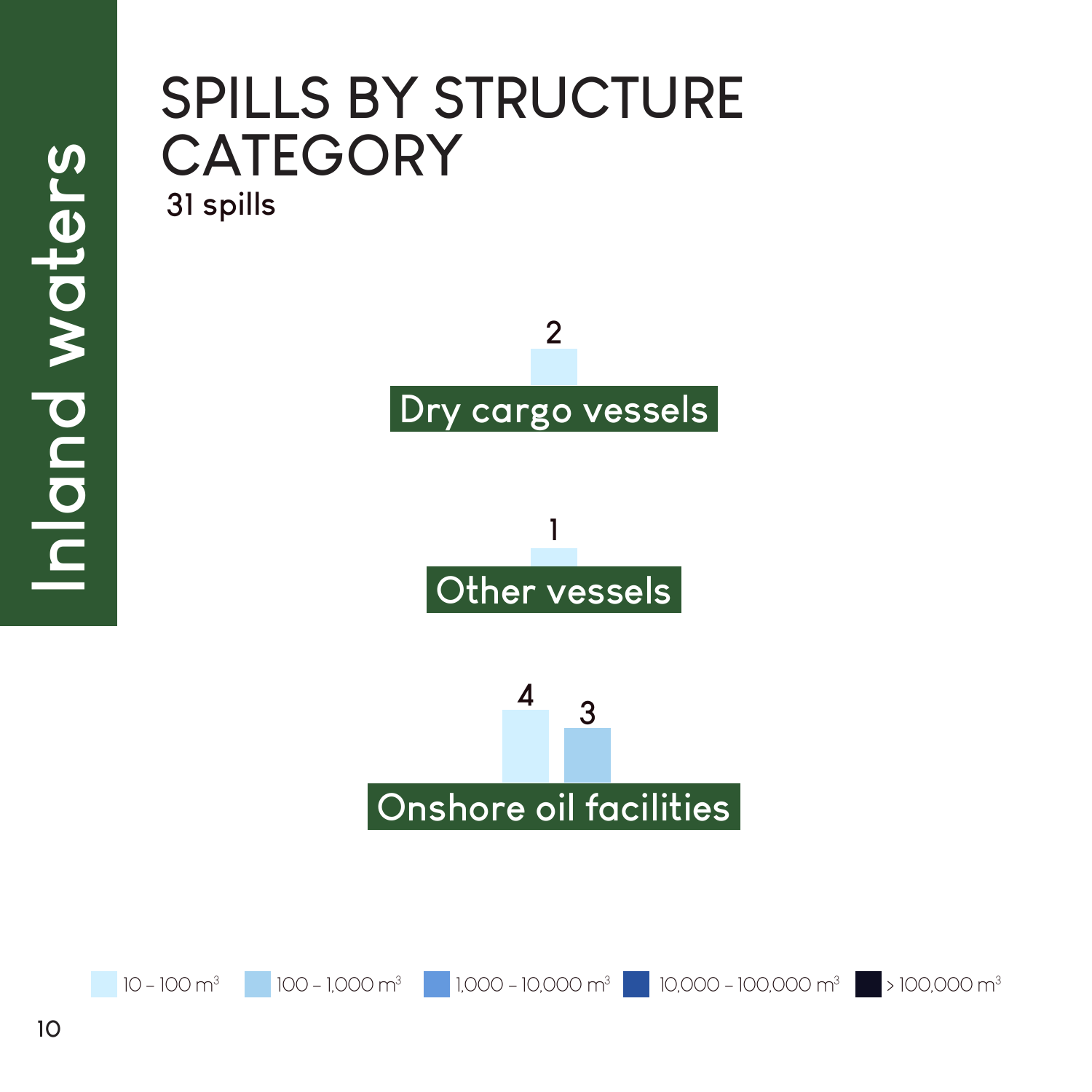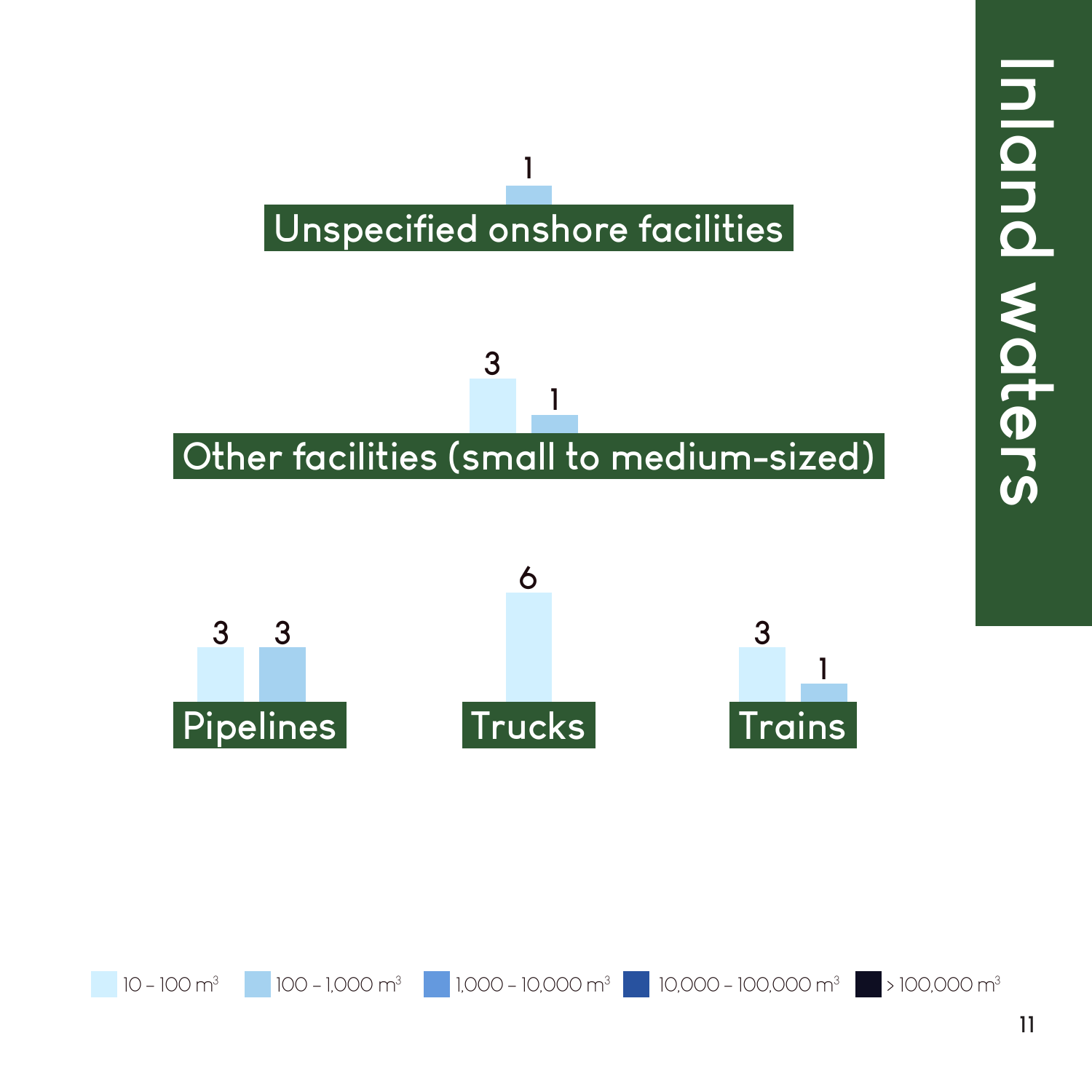# **SEA & SHORELINE**

#### **Number of spills**

*Average values of incidents made known to Cedre*





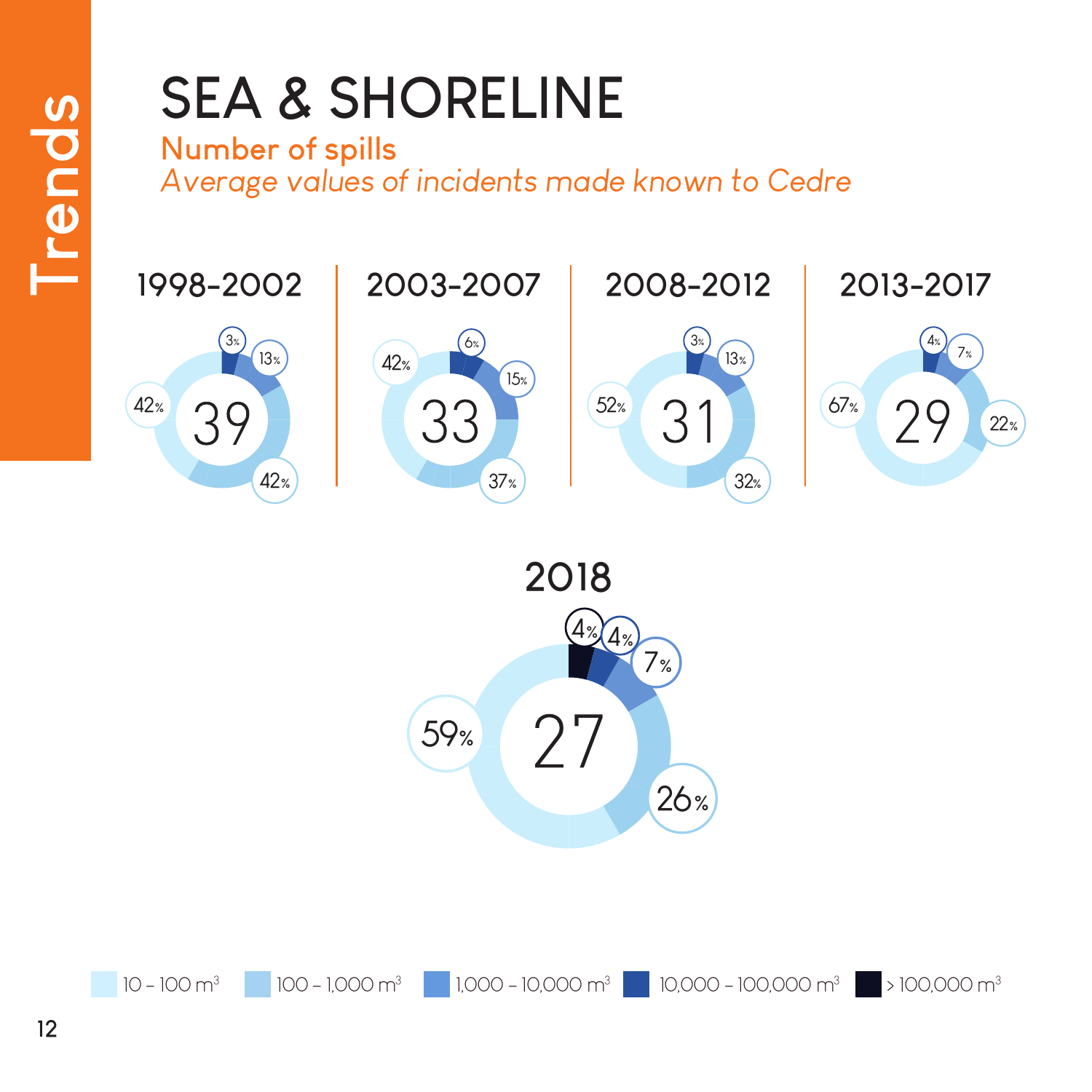# **INLAND WATERS**

#### **Number of spills**

*Average values of incidents made known to Cedre*



**2018**



 $10-100 \text{ m}^3$  1,000 - 1,000 m<sup>3</sup> 1,000 - 10,000 m<sup>3</sup> 10,000 - 100,000 m<sup>3</sup> 10,0000 m<sup>3</sup>